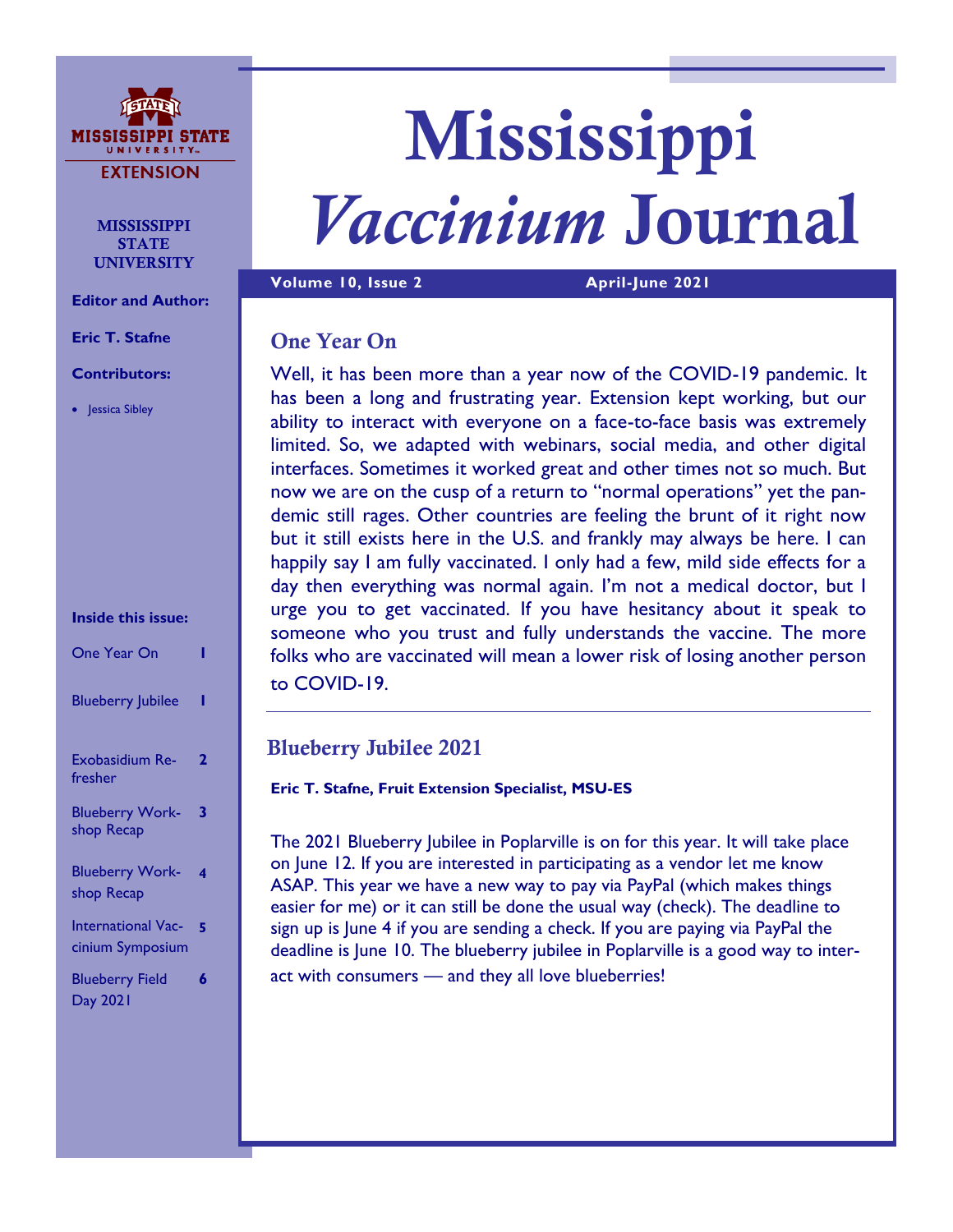### Exobasidium Refresher Eric T. Stafne — Fruit Specialist, MSU

I have received quite a number of contacts regarding Exobasidium this year. It is not a real surprise with all the rainfall this spring. In case you have not seen it before, or are not sure what it looks like see the image below. It shows the white lesions caused by Exobasidium, which is a fungus. While there is still a lot we don't know about this disease some work has been done in Georgia on how to control it. If you are interested in all the details about this disease go to this document from the University of Georgia ([https://secure.caes.uga.edu/extension/publications/files/pdf/](https://secure.caes.uga.edu/extension/publications/files/pdf/C%201142_1.PDF) [C%201142\\_1.PDF\).](https://secure.caes.uga.edu/extension/publications/files/pdf/C%201142_1.PDF)

So, what can be done to control it? First, it appears to like areas with poor air flow and standing water. Management to reduce these things such as proper pruning and water drainage improvements may reduce the disease; however, it is unlikely to fully eliminate it. Therefore, chemical control measures are needed. Studies out of Georgia using lime sulfur compounds (including Sulforix) greatly reduced the disease when applied at the proper time, about 2 weeks prior to budbreak. Follow up applications of products like captan also helped to further reduce the disease when applied at leaf bud break and during bloom. Last year I was able to get Sulforix listed for use in Mississippi. While not listed specifically for use on Exobasidium it does help control other pests we deal with, so using may provide additional benefits. There appears to be some differences among varieties on their susceptibility.

For complete information on pest control visit the Southern Region Small Fruit Consortium Blueberry IPM Guide:<https://smallfruits.org/files/2021/01/2021-Blueberry-Spray-Guide.pdf>



Photo courtesy of Jessica Sibley, Wayne Co. Extension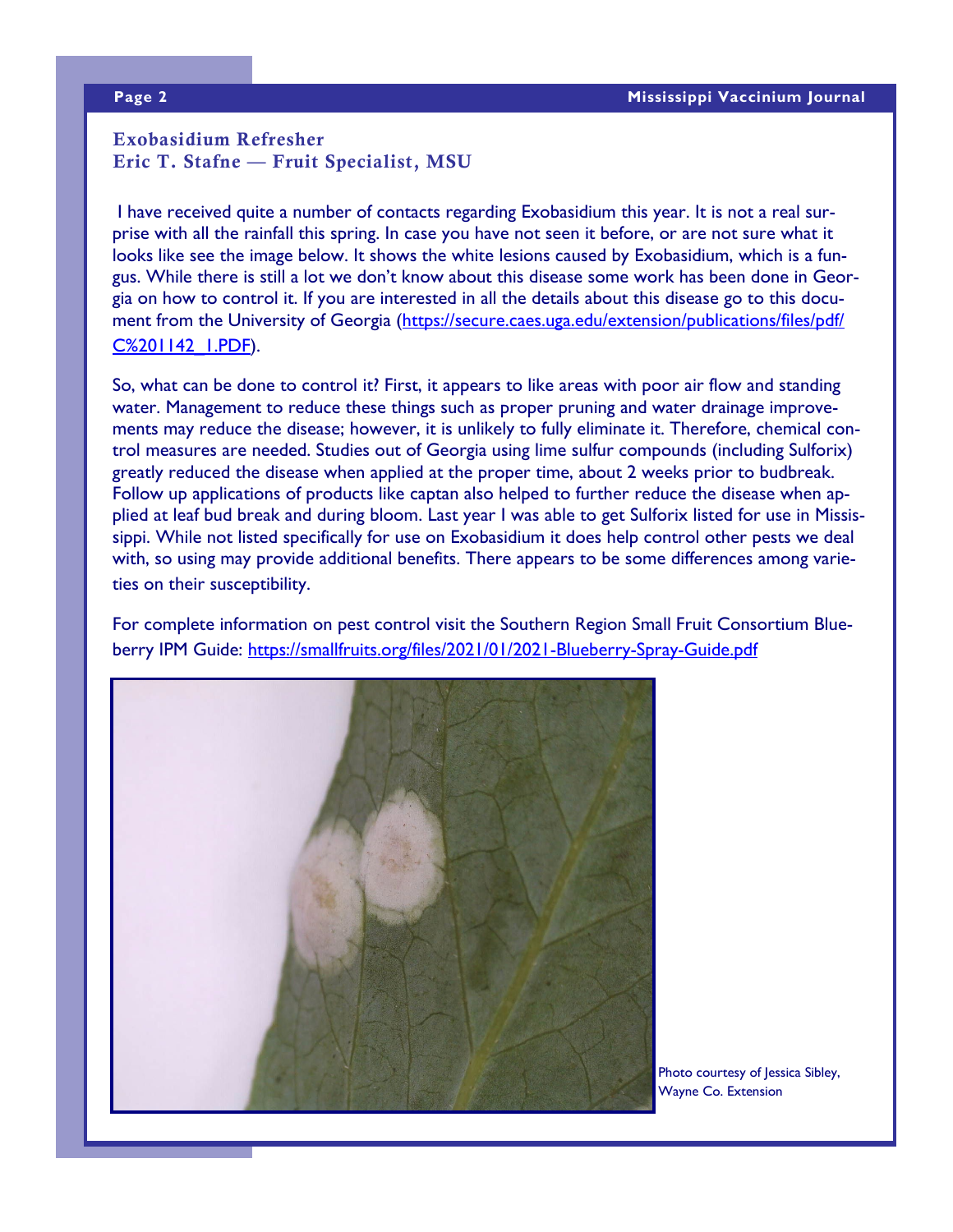### 2021 Mississippi Blueberry Education Workshop Recap

Due to limitations imposed by the COVID-19 pandemic, the 2021 Mississippi Blueberry Education Workshop was forced to go on as a virtual event. Below is a recap of the speakers and a link to the whole program on YouTube (next page).

### **Pruning Blueberries and Associated Plant Diseases**

Renee Holland Area Blueberry Agent University of Georgia Extension

Pruning is a very important horticultural practice in blueberries to help promote a strong framework in the architecture of the plant, to better the longevity of the plant, and to increase fruit yields and quality. Pruning can help remove diseased or damaged plant tissue that can serve as a source of microbial pathogens, if not removed from the plant and the field area. Research has shown the benefits of increased yields and reduced leaf diseases through pruning practices. We want to be mindful of our selection of pruning tools for the particular pruning technique or job, maintenance of those tools, and the disinfestation of the tools to prevent the movement of pathogens from plant to plant and field to field.

### **Weed Management and Chemical Mowing for Blueberry Production**

Dr. Matt Bertucci Assistant Professor Sustainable Fruit and Vegetable Production University of Arkansas Dept. of Horticulture

Dr. Bertucci will describe the fundamentals of weed management in blueberry production, focusing on weed biology and integrated weed management strategies. He will also discuss the chemical options for slowing turf growth in row middles to reduce mowing frequency as harvest nears.

-continued-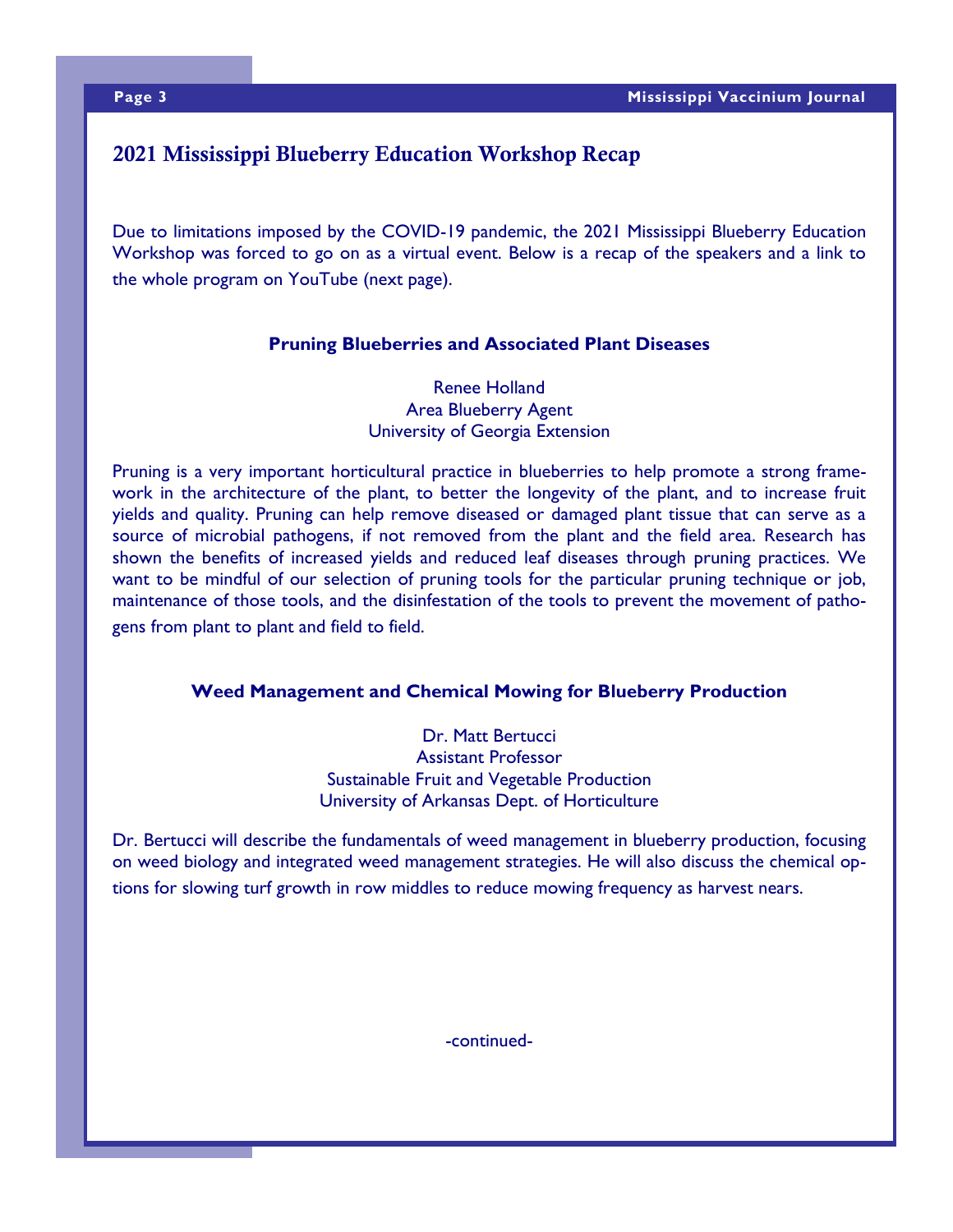### 2021 Mississippi Blueberry Education Workshop Recap, cont.

### **The dirt on nitrogen fertilization in blueberries**

Cheyenne Sloan Soil science student at Washington State University Northwest Research and Extension Center

This presentation will provide an overview of how soil and soil organic matter could impact nitrogen fertilization practices. Topics will include the importance of nitrogen in a blueberry fertility management program, what is soil organic matter (SOM), mineralization, and a brief overview of a research project looking at the effects of nitrogen fertilizer rate at varying SOM levels.

## **Spotted-Wing Drosophila (SWD) biology, advances in SWD Control, and surveillance**

### **of emerging berry pests**

Dr. Blair Sampson Research Entomologist USDA-ARS Thad Cochran Southern Horticultural Laboratory, Poplarville, MS

Presented is an update on SWD science and approaches to this fly pest's management in blueberry fields as well as reports of new, emerging pests of berry crops that have the potential to economically impact southern blueberry producers.

Below is the link for the entire 2 hour workshop, available on YouTube.

### **[https://www.youtube.com/watch?v=Ql\\_rXMoWnJ0](https://www.youtube.com/watch?v=Ql_rXMoWnJ0)**

If you value this type of programming and would like to see more of it please let me know. For next year I am considering a traditional in-person event coupled with a second day of online presentations.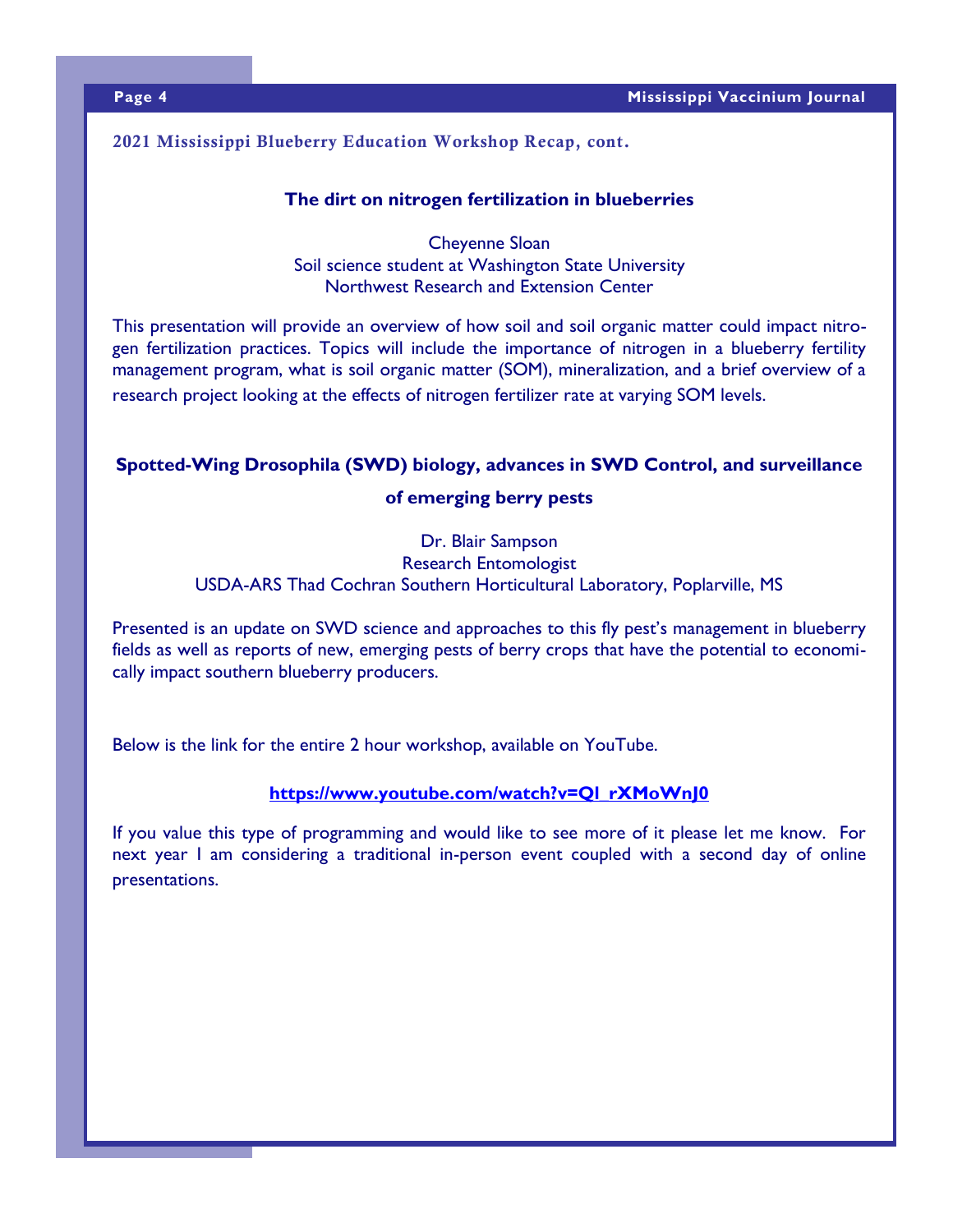### XII International Vaccinium Symposium

While this may be a little out-of-the-ordinary for most readers of this newsletter, there will be an international symposium devoted to Vaccinium later this year. I was fortunate enough to attend last time (it was in Orlando, FL). If you are interested see the information below:

I am pleased to inform you that the XII ISHS International Vaccinium Symposium (Truro, Nova Scotia, Canada) will be hosted exclusively in a virtual digital formal from 30 August to 1 September 2021.

The themes for the symposium include:

- Breeding, genetics, genomics, and phenomics
- Germplasm and propagation
- Pollination, production systems, and footprint analysis
- Plant physiology
- Soil fertility and plant nutrition
- Pest management
- Berry composition and postharvest attributes
- Marketing and economics
- Precision agriculture and mechanization

Details on the programme and other information can be found on the symposium website that can be found at [https://secure-](https://secure-web.cisco.com/1ugdgQeSMD4LTVjTSsD1td4gwrYdg4j5INAVRoEp7z9RzaMUPfeFdAbxIiPzCOjNswkMuWGzh2JI2bIbsVeB5FsUJGm3RHE3M5eZHwOk-AvJdYXtbau5I5HNJD1b8BLsy9VmdXW6NdhZ-RJ_QZrkj3ILOHCjxttOd1w2f9dOCbfpORVQwU3_XQ5S4RBW6wasERQaHlf8RRWA4LzFa535i8Y3BlpoPWHtGK-)

[web.cisco.com/1ugdgQeSMD4LTVjTSsD1td4gwrYdg4j5INAVRoEp7z9RzaMUPfeFdAbxIiPzCOjNsw](https://secure-web.cisco.com/1ugdgQeSMD4LTVjTSsD1td4gwrYdg4j5INAVRoEp7z9RzaMUPfeFdAbxIiPzCOjNswkMuWGzh2JI2bIbsVeB5FsUJGm3RHE3M5eZHwOk-AvJdYXtbau5I5HNJD1b8BLsy9VmdXW6NdhZ-RJ_QZrkj3ILOHCjxttOd1w2f9dOCbfpORVQwU3_XQ5S4RBW6wasERQaHlf8RRWA4LzFa535i8Y3BlpoPWHtGK-) [kMuWGzh2JI2bIbsVeB5FsUJGm3RHE3M5eZHwOk-](https://secure-web.cisco.com/1ugdgQeSMD4LTVjTSsD1td4gwrYdg4j5INAVRoEp7z9RzaMUPfeFdAbxIiPzCOjNswkMuWGzh2JI2bIbsVeB5FsUJGm3RHE3M5eZHwOk-AvJdYXtbau5I5HNJD1b8BLsy9VmdXW6NdhZ-RJ_QZrkj3ILOHCjxttOd1w2f9dOCbfpORVQwU3_XQ5S4RBW6wasERQaHlf8RRWA4LzFa535i8Y3BlpoPWHtGK-)

[AvJdYXtbau5I5HNJD1b8BLsy9VmdXW6NdhZ-](https://secure-web.cisco.com/1ugdgQeSMD4LTVjTSsD1td4gwrYdg4j5INAVRoEp7z9RzaMUPfeFdAbxIiPzCOjNswkMuWGzh2JI2bIbsVeB5FsUJGm3RHE3M5eZHwOk-AvJdYXtbau5I5HNJD1b8BLsy9VmdXW6NdhZ-RJ_QZrkj3ILOHCjxttOd1w2f9dOCbfpORVQwU3_XQ5S4RBW6wasERQaHlf8RRWA4LzFa535i8Y3BlpoPWHtGK-)

RI\_QZrkj3ILOHCjxttOd1w2f9dOCbfpORVQwU3\_XQ5S4RBW6wasERQaHlf8RRWA4LzFa535i8 [Y3BlpoPWHtGK-TL\\_cj1lgo-](https://secure-web.cisco.com/1ugdgQeSMD4LTVjTSsD1td4gwrYdg4j5INAVRoEp7z9RzaMUPfeFdAbxIiPzCOjNswkMuWGzh2JI2bIbsVeB5FsUJGm3RHE3M5eZHwOk-AvJdYXtbau5I5HNJD1b8BLsy9VmdXW6NdhZ-RJ_QZrkj3ILOHCjxttOd1w2f9dOCbfpORVQwU3_XQ5S4RBW6wasERQaHlf8RRWA4LzFa535i8Y3BlpoPWHtGK-)

[C97KnogUYIFIZNnI3ICbblIgG5GjLDrG15uncpEV9dr0eSb4HkFr6DHhdf6i2-5p3qASMntxNr](https://secure-web.cisco.com/1ugdgQeSMD4LTVjTSsD1td4gwrYdg4j5INAVRoEp7z9RzaMUPfeFdAbxIiPzCOjNswkMuWGzh2JI2bIbsVeB5FsUJGm3RHE3M5eZHwOk-AvJdYXtbau5I5HNJD1b8BLsy9VmdXW6NdhZ-RJ_QZrkj3ILOHCjxttOd1w2f9dOCbfpORVQwU3_XQ5S4RBW6wasERQaHlf8RRWA4LzFa535i8Y3BlpoPWHtGK-)[yWW25Vg96/https%3A%2F%2Fwww.ishs.org%2Fsymposium%2F646](https://secure-web.cisco.com/1ugdgQeSMD4LTVjTSsD1td4gwrYdg4j5INAVRoEp7z9RzaMUPfeFdAbxIiPzCOjNswkMuWGzh2JI2bIbsVeB5FsUJGm3RHE3M5eZHwOk-AvJdYXtbau5I5HNJD1b8BLsy9VmdXW6NdhZ-RJ_QZrkj3ILOHCjxttOd1w2f9dOCbfpORVQwU3_XQ5S4RBW6wasERQaHlf8RRWA4LzFa535i8Y3BlpoPWHtGK-)

Sincerely,

David Percival

**Convener** 

#Vaccinium2021